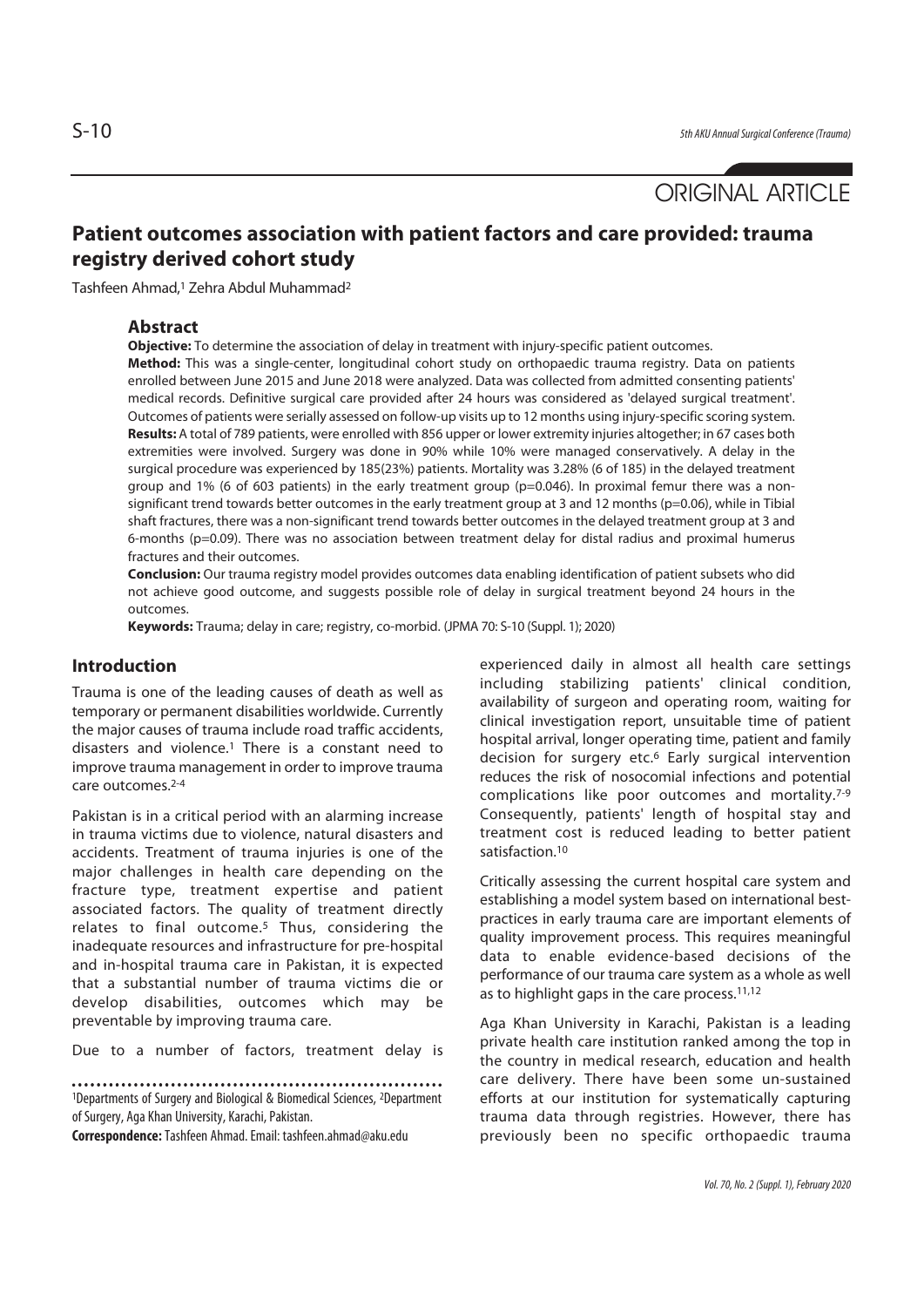database in our Hospital. Aga Khan University is running the registry over 3 years, sharing of analyzed registry data and planning for future utilization of data for improving outcomes. The current study aimed to identify the cause of delay in surgical treatment from time of patients' admission to delivery of definitive surgical care and to determine association between delay in surgical care provided and their injury specific outcomes. On the basis of current data, our registry may be used as a model for outcome-based clinical evidence to assist surgeons to judge their own management by patients' rate of recovery and to select optimal treatment option. Secondly, indigenous trauma registry can help in developing regional and national registries on Orthopaedic trauma in Pakistan.

#### **Methods**

The first stage was development of departmental consensus on the need and utility of an orthopaedic trauma registry. This was done through meetings, lectures in conferences and seminars, and discussion in journal clubs. Validated outcome scoring systems to objectively assess clinical, functional and radiological outcomes were compiled for specific injuries. A singlecenter, longitudinal cohort study on trauma database was designed. Institutional and Ethical Review Committee approvals (reference numbers 0525-540 and 0526-541) were obtained prior to study start-up. The study started in June 2015 and prospective patient enrollment is ongoing, but in this report we present data on of patients enrolled up to June 2018. Patients of any age group and gender presenting with upper and/or lower limb fracture/dislocation due to trauma injury presenting to Aga Khan University Hospital were included in the registry. Pathological fractures were excluded. After obtaining informed written consent, data on the injury circumstances, nature, investigations and management was collected from the patients' medical record. All enrolled patients were treated according to the plan of the attending orthopaedic surgeon. Using validated injury specific scoring systems, clinical, functional and radiological outcomes were assessed at 2 weeks±5 days, 6±2 weeks, 3 months±2 weeks, 6±1months and 12±2 months after initial treatment. Definitive surgical care provided after 24 hours of arrival was considered as delay in surgical treatment. The Statistical Package for Social Sciences version 19.0 was used for data analysis. Continuous variables were expressed as mean ± standard deviation and categorical variables (gender, mortality etc.) as percentages. In this study, association of early versus delay treatment with functional and clinical outcomes of tibia shaft, proximal femur, distal radius and

proximal humerus fractures at 3, 6 and 12 months are described. Quick DASH, Harris Hip Score and Johner and Wruh's criteria were used as an outcome assessment tool.13-15 Chi-square test and Odds ratio (OR) was determined for deaths. The p-values for comparisons of outcome variables were analyzed by Fischer's exact test and chi-square test for proportions with a confidence interval of 95%. The p-value of less than 0.05 was considered as statistically significant.

#### **Results**

A total of 789 patients with 69% males (N=5,47) and 31% females (N=242) were enrolled from June, 2015 to June, 2018. Two hundred and fifty-six patients sustained upper limb injuries. (N=187, 73% males and N=69, 27% females), lower limb injuries by 466 (N=310, 66.5% males and N=156, 33.5% females) and both upper and lower limb injuries by 67 (N=50, 75% males and N=17, 25% females). Looking at combined upper and lower limb injury distribution, 533 (62%) lower limb and 323 (38%) upper limb injuries giving a total of 856 limb injuries were registered in the database. The gender distribution shows a higher proportion of males in all injury groups. Patients

**Table-1:** Trauma treatment pattern.

|                      |                                          |            | N(% )                 |
|----------------------|------------------------------------------|------------|-----------------------|
| <b>Care Provided</b> | Non-operated                             |            | 62(8%)                |
| (for 789 patients)   | Operated within 1 day of admission       |            | 541 (69%)             |
|                      | Operation delayed $> 1$ day of admission |            | 185 (23%)             |
|                      | Patient left against medical advise      |            | $1(0.1\%)$            |
|                      | Total                                    |            | 789                   |
|                      |                                          |            | Lower limb Upper limb |
|                      |                                          | injury (N) | injury (N)            |
| <b>Care Provided</b> | Non-operated                             | 34 (4%)    | 50 (6%)               |
| (for 856             | Operated within 1 day of admission       | 341 (40%)  | 223 (26%)             |
| injured limbs)       | Operation delayed $>$ 1 day of admission | 157 (18%)  | 50 (6%)               |
|                      | Patient left against medical advise      | $1(0.1\%)$ | 0                     |

 $N =$  Number of patients.

**Table-2:** Mortality and its relation to delay in surgical care.

|                                                    | <b>Early</b><br>treatment (N) | <b>Delayed</b><br>treatment (N) |  |
|----------------------------------------------------|-------------------------------|---------------------------------|--|
|                                                    |                               |                                 |  |
| <b>Total patients</b>                              | 603                           | 185                             |  |
| Expired                                            | 6(1%)                         | 6(3.28%)                        |  |
| Expired within 2 months post-operatively           | 2(17%)                        | 4 (33%)                         |  |
| Expired after 2 months due to non-surgical reasons | 4 (33%)                       | 2(17%)                          |  |
| Odds ratio (95% Confidence interval)               |                               | $3.33(1.06 - 10.46)$            |  |
| p-value (Fisher Exact Probability Test)            | $p = 0.04$                    |                                 |  |

 $N =$  Number of patients.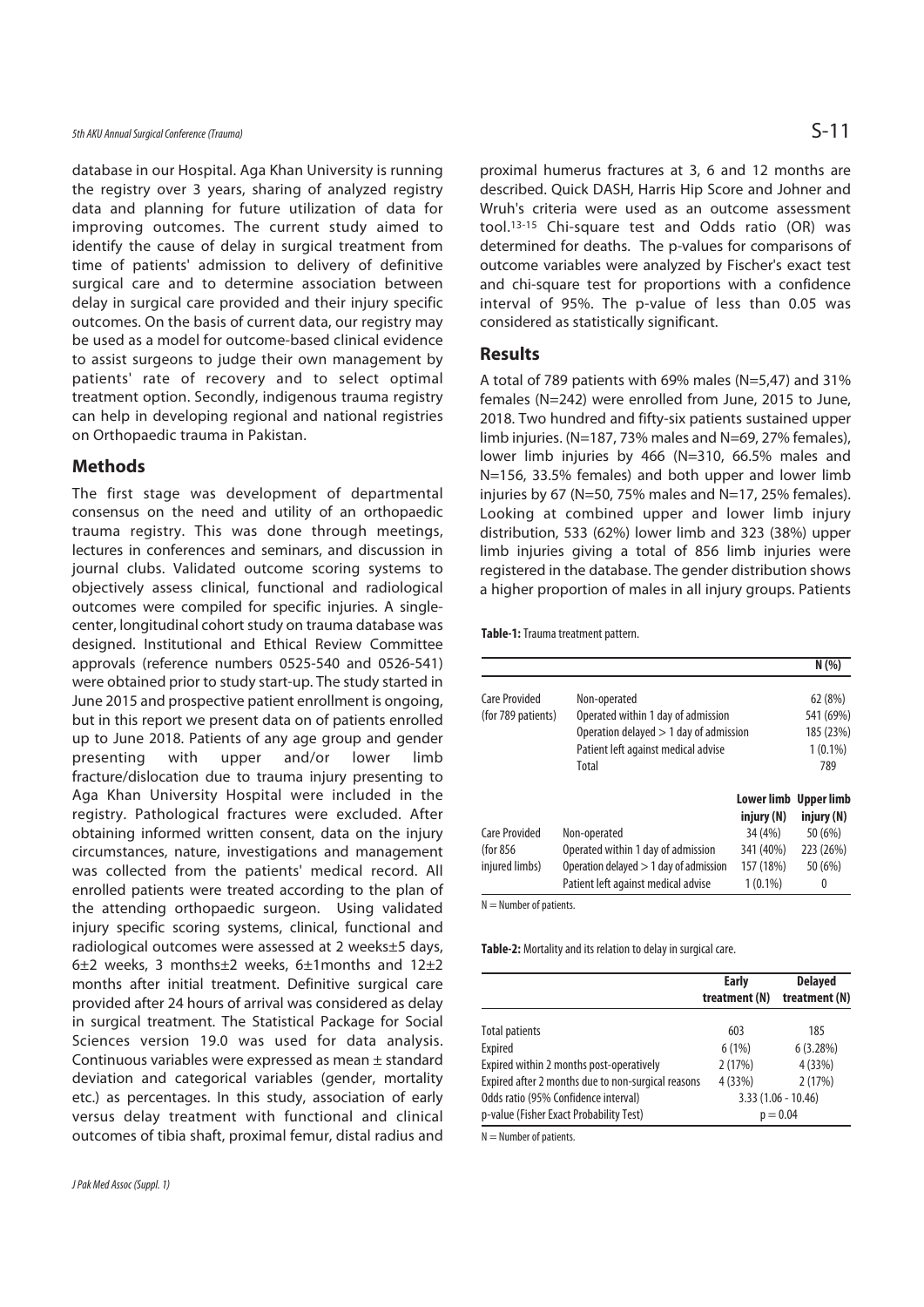

**Figure-1:** Delay in surgical care and patient's risk factors.

between 26-35 years of age sustained limb injuries primarily followed by  $> 65$  years of age.

Road traffic accidents were the leading cause of injuries accounting for 46% (N=363), fall was the second leading cause 44% (N=344) followed by firearm injuries which accounted for 3% (N=23). Other mechanisms of injuries were blunt trauma, twisting injuries, machine injuries, firecracker, assault and blast injuries, accounting for 7% (N=59). Fractures were managed surgically in 498 (93%) lower limb and 273 (84%) upper limb.

Of the 789 patients, 240 (30.4%) arrived at our hospital after 24 hours of injury and 185 (23%) experienced surgical delay beyond 24 hours. Median delay in care was 8 days. Factors mainly contributing to delay in surgical treatment were patient's co-morbid conditions such as cardiac problems and uncontrolled diabetes, and associated serious injuries to major organs like head injury, pneumothorax, renal injury etc. followed by miscellaneous reasons like non-availability of beds, decision making by family, pregnancy and others (Table-1, Figure-1).

Functional and clinical outcomes of selective tibia shaft, proximal femur, distal radius and proximal humerus were measured. Proximal femur fractures showed a nonsignificant trend towards goodexcellent outcomes in early treatment group at 3 and 12 months (p=0.08 and 0.06 respectively). Good-excellent outcomes of tibia shaft fractures at 3 months showed a non-significant trend towards better outcomes in delayed treatment group (p=0.09) (Figure-2). Outcomes of upper limb injuries i.e. proximal humerus and distal radius at 3, 6 and 12 months showed no significant association between early and delayed treatment groups.

At 6 months follow-up, analysis of functional and clinical outcomes of tibia shaft fractures showed the proportion of 50% for goodexcellent results in early treatment group and in delayed treatment group 86%. In proximal femur fractures, the proportion of 39% for good-excellent results in early and 18% in delayed treatment group.

Distal radius and proximal humerus fractures showed a proportion of good results in early treatment group from 50% to 55% and in delayed treatment 33% to 40%. The proportions for good-excellent results of combined four fractures were between 30 to 55%.

Overall 12-month mortality was 1.5% (n=12). Six patients expired in both the early and delayed groups, but the proportion was significantly different. Thus, mortality was in 1% (6 of 603 patients) in early versus 3.2% (6 of 185 patients) in delayed treatment groups (p=0.04) with OR 3.33 with higher risk of deaths in delayed treatment group. Age range for overall mortality was 48-89 years. Out of 12 patients who expired, 11 (92%) were of age between 71 to 89 years while only 1 (8%) patient was of 48 years of age belonging to delayed treatment group. Four (33% of 12) patients expired within 2 months post-procedure in delayed group and 2 (17%) in early treatment group suggesting possible surgery related cause. Six (50%) expired after 5-9 months post-operatively due to nonsurgical reasons like aspiration pneumonia, urosepsis etc. (Table-2).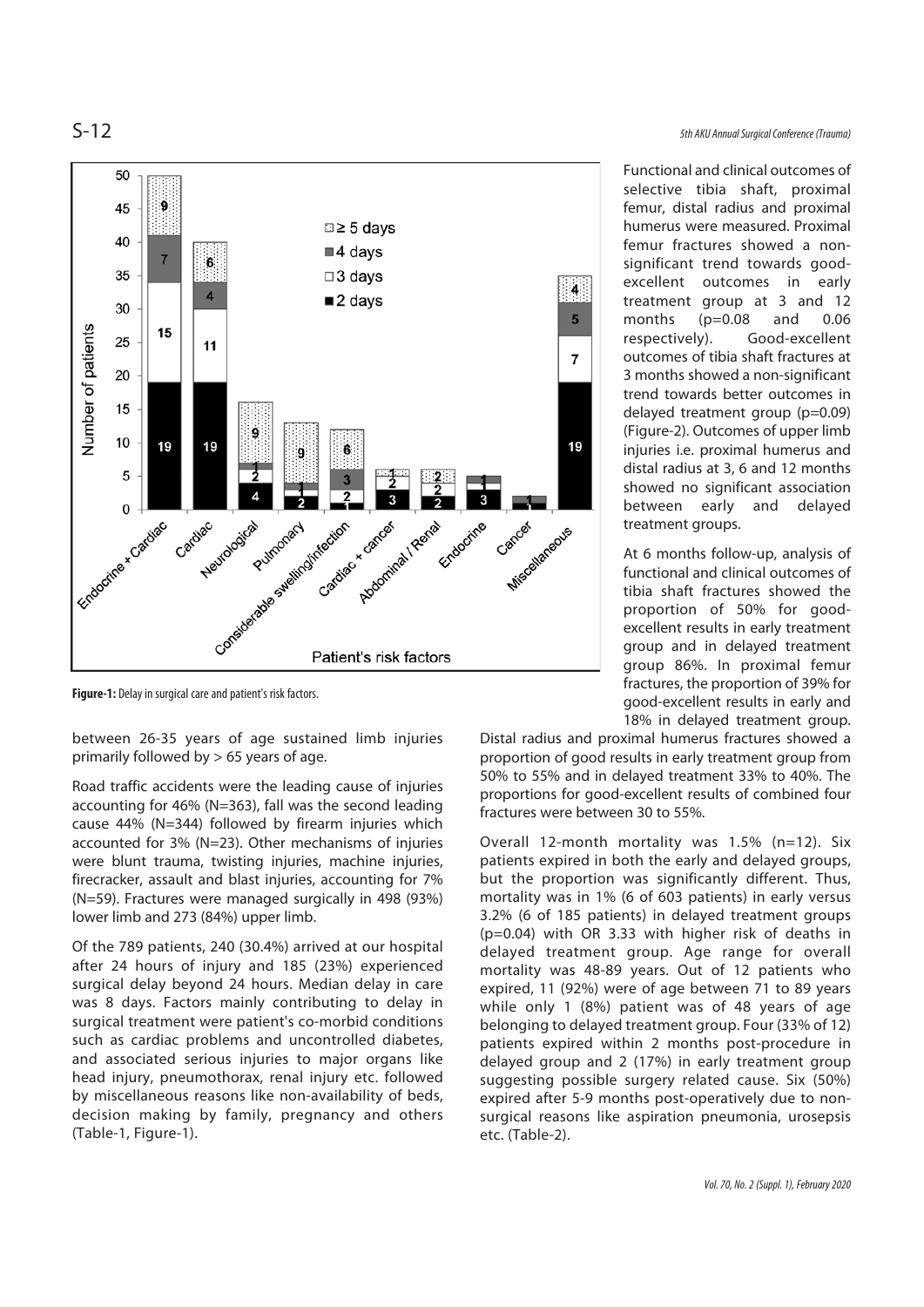

**Figure-2:** Association of functional and clinical outcomes of proximal femur and tibia shaft and delay in surgical treatment.

#### **Discussion**

The aim of treating limb injuries in the long term is to restore function and form to the pre-injury status, hence clinical and functional outcomes are a major concern for the health care personnel providing care. The outcomes assessment in our proposed model can assist in monitoring progress of patients' functional improvement and in identifying cases where outcomes fall below expectations. The results provide objective evidence to formulate subsequent plans for change after peer-review and self-reflection. The data also enables comparison with international benchmarks, thus outcomes of trauma care at a health care facility can be compared internationally, and individual treating physician's outcomes can also be benchmarked. Moreover, our registry model enables recognition of delays in admission and surgery, identification of complications and need for reintervention, and tracking of functional and radiological outcomes. With incorporation of the results in audits, and implementation of change of practices based on the data, it is expected that improvements in decision making,

quality of trauma care, and eventually outcomes would be achieved. At our hospital we envision that this registry becomes integrated with the existing patient care related data services of our Musculoskeletal and Sports Medicine Service Line.

There are some limitations in the project. There is missing data due to patients being lost to followup, patient visits without prebooking, and follow-up visits out of regular scheduled clinic hours. The burden of orthopaedic trauma patients, and hence the amount of required registry data collection, entry and analysis is substantial while we face limitation of resources including manpower. This becomes a strong justification to improve efficiency of outcomes assessments and reporting through implementation of an information technology based solution to simplify and assist in data capture, management, analysis and report generation.

In this study, the cause for delay in definitive surgical care beyond 24 hours of admission was identified, and its relation with patient's clinical and functional outcomes was analysed. The major factors responsible for delay were patients' associated comorbid conditions and major trauma to other organs/systems of the body. The registry data also highlights need for proper documentation of reasons for delays, and for addressing delays related to hospital bed availability in surgical wards, which are expected to contribute to improving overall quality of surgical care.

While analyzing the clinical and functional outcomes of the four limb injuries selected for this report, we noted a trend towards better outcomes in early treatment of proximal femur fractures compared to delayed treatment, in the outcomes assessed at 3 and 12 months follow-up visits. On the other hand, for tibia shaft fractures, outcomes were non-significantly in favour of delayed treatment at 3 months follow-up time. Distal radius and proximal humerus fractures had no difference in outcomes whether patients received early or delayed surgery.